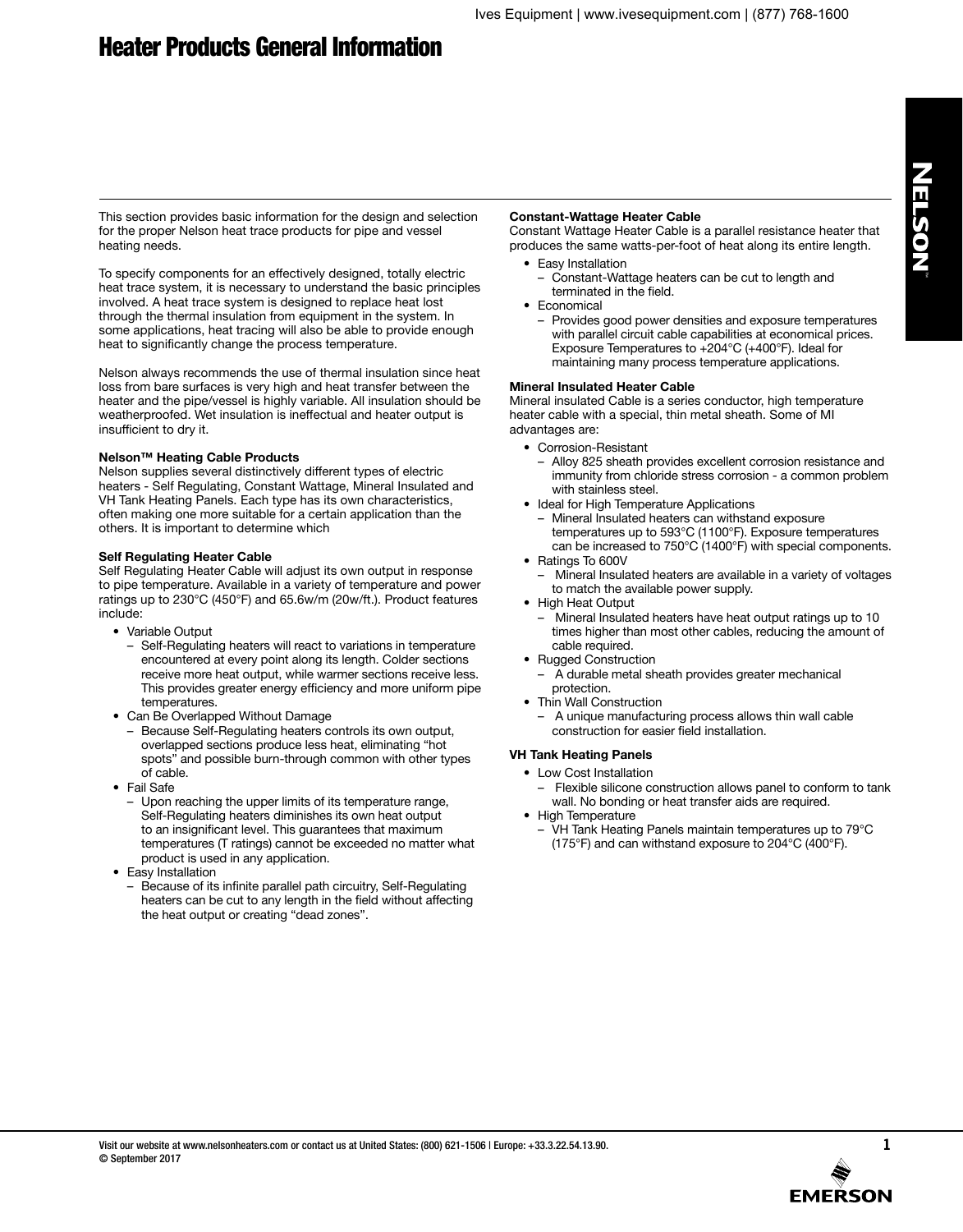# **Heat Trace Considerations**

#### 1. Types of Heater Control

There are two types of temperature control, ambient (air sensing) and line sensing. On small projects either of these types of control is achieved with individual component temperature controllers.

On larger projects, it may be advantageous in terms of cost and maintenance, to use larger central control cabinets with electronic control.

#### 2. Effects of Heat Sinks.

Any thermally conductive material that penetrates though the insulation pulls heat away from the pipe or vessel at a high rate. If extra heater is not installed at these points, the system will be colder in those areas. Self-regulating heaters also require extra cable at those points.

#### 3. Heat-Up Requirements.

Heat loss tables do not include adequate power to provide rapid heat up of pipes or vessels filled with product. If heat-up is required, extra heat must be added. This is often accomplished by using extra heaters that are turned on only in heat-up situations.

4. Hazardous Area Design Criteria.

Heaters installed in hazardous (classified) areas must have sheath temperatures that do not exceed the ignition temperature of the hazardous gas or dust that is present. The method of limiting this temperature varies with different types of products: Self-regulating heaters may be used based on their maximum "T Rating." Under no conditions will the heater cable exceed those temperatures. Constant-wattage heaters, mineral insulated heaters and VH tank heaters, must be designed not to exceed the ignition temperature. For classified areas, this is achieved by limiting the watt density in the design so the heater's sheath temperature will not exceed the required temperature.

Each heater installed in a hazardous area must have a metal shield or sheath. This provides an effective return ground path as well as providing added physical protection.

All connections and remotely located control equipment should meet the criteria for hazardous area application.

# **Types of Heater Control**



#### **Line Sensing Control**

Line sensing control means a thermostat or controller is used to sense each pipe or vessel's actual temperature. The heater is only energized when that line's temperature drops below the thermostat's switching point. When controlling a heater circuit that has both flowing and non-flowing segments, the sensor should be put on the non-flowing branch of the circuit. On critical temperature control processes, separate heater circuits may be required. Advantages of this system include close temperature control and minimum energy usage. Disadvantages are initial control and maintenance costs that will rise in proportion to the number of controllers used.

#### **Ambient Air Control**

Ambient control means the heater is turned "off" and "on" depending on the temperature of the surrounding air. This system uses an ambient air sensing thermostat or controller that may turn on an entire panel load of heaters when the air reaches a predetermined temperature (40°F is a typical value). When energizing multiple heater loads, a contactor is used to perform the actual switching. Advantages of ambient control include simplified control wiring and lower control maintenance costs. Disadvantages include loss of precise temperature control and excessive energy consumption (heaters may be on when pipe is being warmed from products flowing through it).

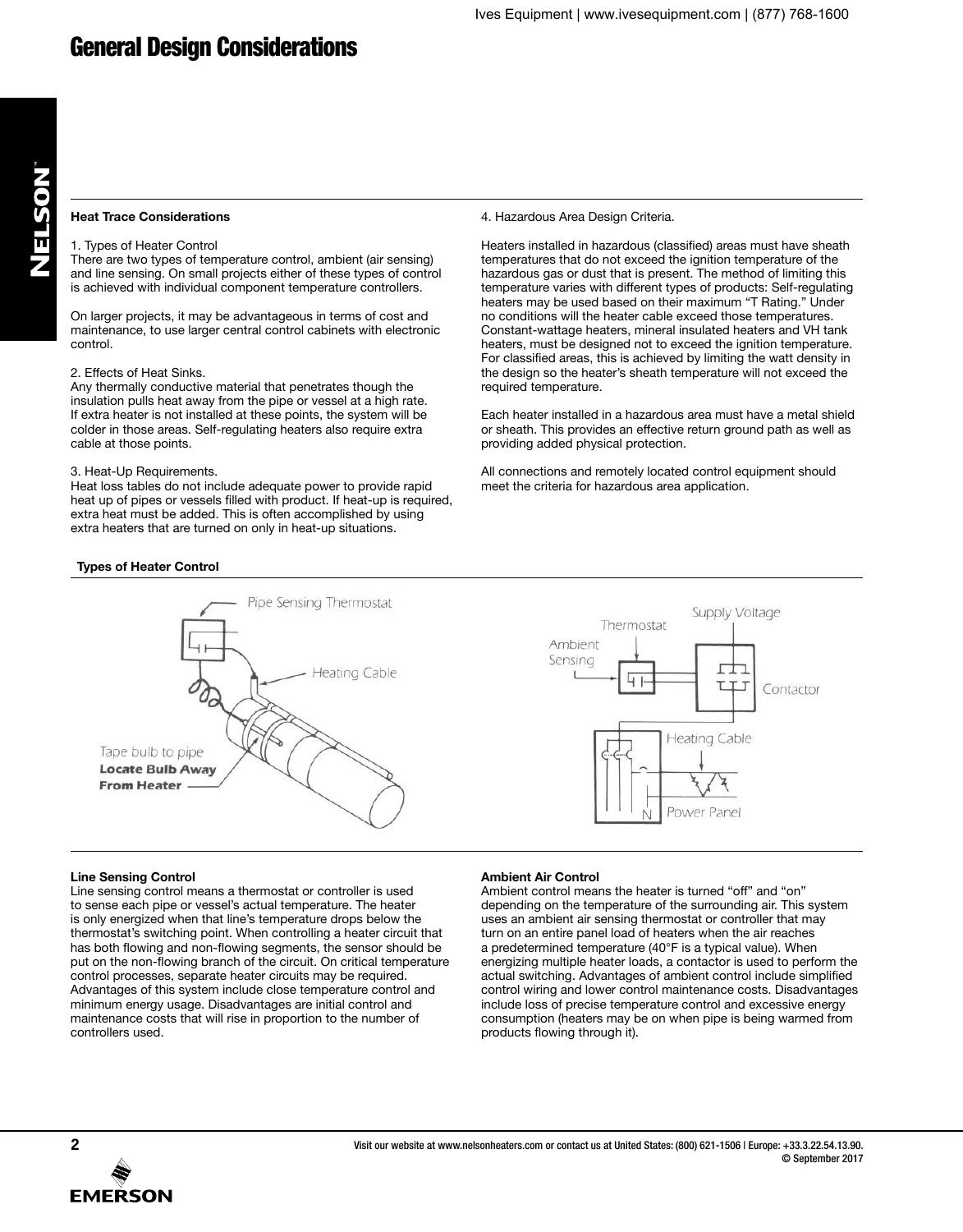# NELSON

# **5. Nonmetallic Surfaces**

Nonmetallic pipes and vessels often have low softening and melting points. Care must be taken in design not to let the surface or heater reach that temperature. LT and CLT series cables can be used safely without concern. Other cables must use the following precautions:

- Use thermal over limit protection
- Use metal foil tape over and under (sandwiching) the heater cable
- Limit wattage design so cable sheath temperature will not reach the pipe softening point.

# **6. Designing Self-Regulating Heater Cables for Plastic Pipe**

Plastic pipe is not thermally conductive. Although the selfregulating heater cable will itself get hotter in relation to a given pipe temperature, less heat is transferred to plastic pipe than metal pipe. Use Table 8 to determine the correct output of self-regulating heater cable when used on plastic pipe.

There are three methods of applying heater cable to plastic pipe:

- Regular attachment at one foot intervals
- Attachment of cable at one foot intervals with no heat sinking. • Foil over the cable
- Fasten the cable at one-foot intervals (as above) and then
- cover with a layer of adhesive backed foil tape.
- Foil Over/Under (sandwiched) cable
	- Put a layer of adhesive backed foil tape on the pipe. Fasten the cable over the foil tape per (A) above. Then put another layer of foil tape over the cable.

# **7. Use of Metal Foil Tape to Lower Sheath Temperature on Metal Pipe**

Metal foil tape can be used on all types of heaters to lower sheath temperatures. This should only be done to improve life expectancy. DO NOT USE THIS TECHNIQUE TO LOWER SHEATH TEMPERATURES FOR DIVISION 1 HAZARDOUS APPLICATIONS.

# **8. Temperature "Piling" in Vertical Installations**

Heated air and fluid rises. In a vertical piping run, you can expect to see a 1.5 to 3.0 degree C (F) rise per vertical foot of pipe. Temperature control locations and circuit breakup should be used to overcome this temperature control problem.

# **9. Static vs. Flowing Pipe Fluid Conditions**

Heat tracing is needed during stagnant conditions. It is very difficult to freeze or overheat a pipe while product is flowing through it. Most design concerns should center around static situations. For heating of fluids in flowing pipes, consult the factory.

# **10. Proper Termination and Sealing of Cable Terminations**

Cable ends, splices, etc. must be properly sealed to prevent moisture entry. Condensation in junction boxes and rain water leaks in insulation lagging are common moisture sources. Moisture is a primary source of electrical arc failure in heating cable.

# **11. Foamed/Poured Insulation**

When heating cables are to be insulated with foamed, mudded, or poured insulation, the cable should be covered by foil. This is to prevent the cable from being thermally isolated from the pipe. If thermally isolated the cable will not get sufficient heat to the pipe.

# **12. Wet Insulation/No Insulation**

Dry, adequate insulation is a necessity for a pipe heating application. **Heat losses are 20 to 50 times greater on wet or uninsulated systems.** Water leaks (around valves, hangers and lagging lap joints) will soak the insulation. The heating cable cannot maintain temperatures with wet insulations. Wet insulation will also accelerate corrosion. Once insulation becomes wet, the heating cable will not provide sufficient heat to dry it.

# **13. Annual System Check-Out**

Check your heating system before each freeze season. Process maintenance systems should be on year-round. However, some of the lower maintenance products will not develop a wet insulation "freeze up" until ambient temperatures drop. A system check should verify that all cables are working. Check and repair insulation waterproofing, spot check temperature control function, and whatever else is appropriate to your situation.

*Article 427-22 of the National Electrical Code requires ground-fault equipment protection for each branch circuit supplying electric heating equipment. Exceptions to this requirement can be found in the NFPA 70, National Electrical Code.*

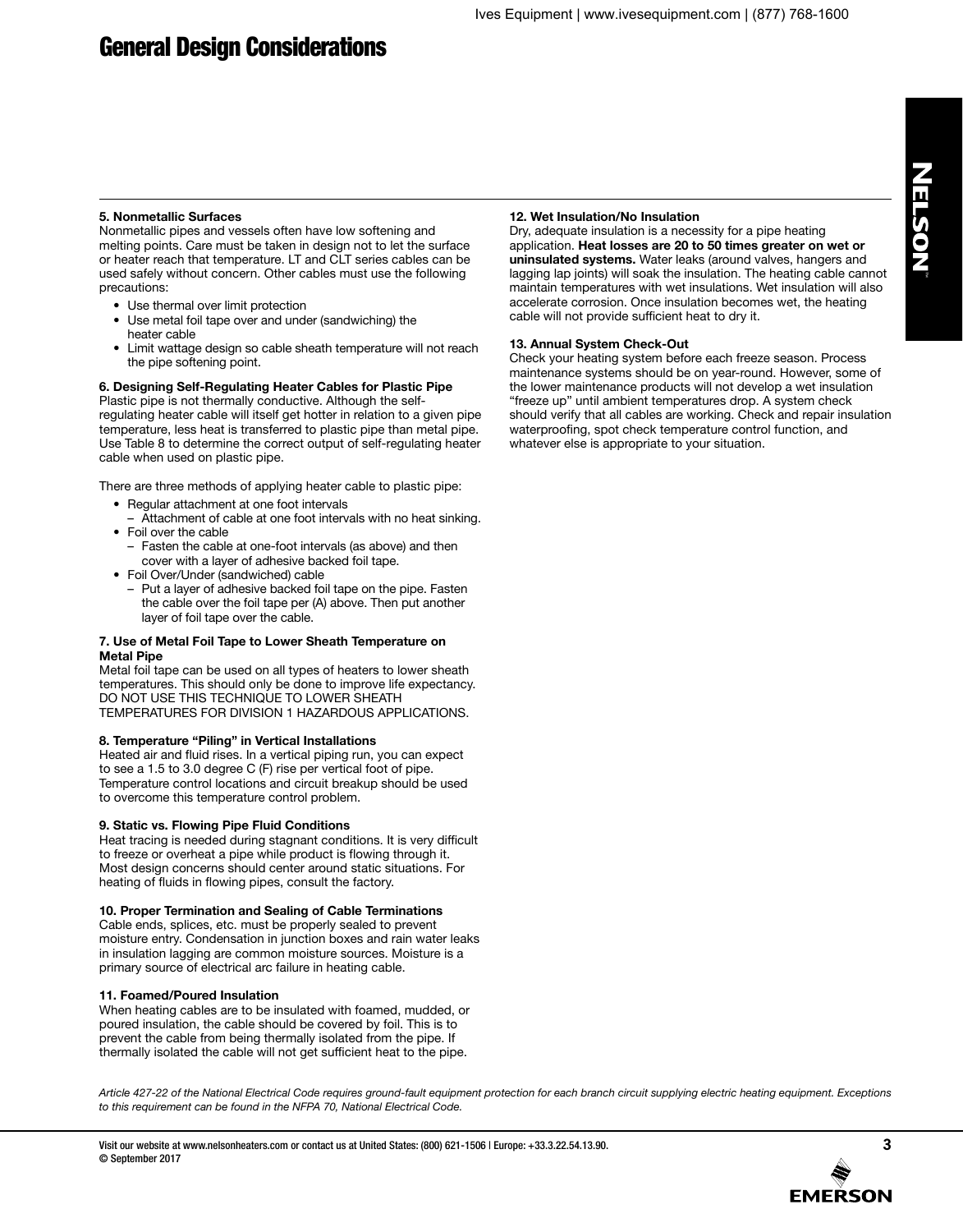# **Self-Regulating Heater Cable Output on Plastic Pipe**

Power output of a self-regulating heater cable is dependent on its thermal coupling to the pipe. Since all published power output data is calculated with the product on metal pipe, power output must be derated for use on plastic pipe because of its lower thermal coupling. To do this, begin with the required watts/foot value (heat loss) on the vertical axes (W/M (W/Ft) Plastic Pipe) in Table 8. Read across to the curve denoting installation method being used. Read down from this point and find the value on the horizontal axis (W/M (W/Ft) Metal Pipe). This would be the power output if the cable was installed on metal pipe, and is the proper value to use in selecting cable. There are three recommended ways to install self-regulating heater cable on plastic pipe - without foil, with foil and in a foil sandwich. Each has a different thermal coupling rating between the heater cable and the pipe.

# **Table 1: Self-Limiting Heater Cable Output On Plastic Pipe**



*Notes*

- *1. Locate wattage required for plastic pipe on vertical axis of graph.*
- *2. Locate type of installation curve desired.*
- *3. Read horizontal axis to determine correct cable selection*